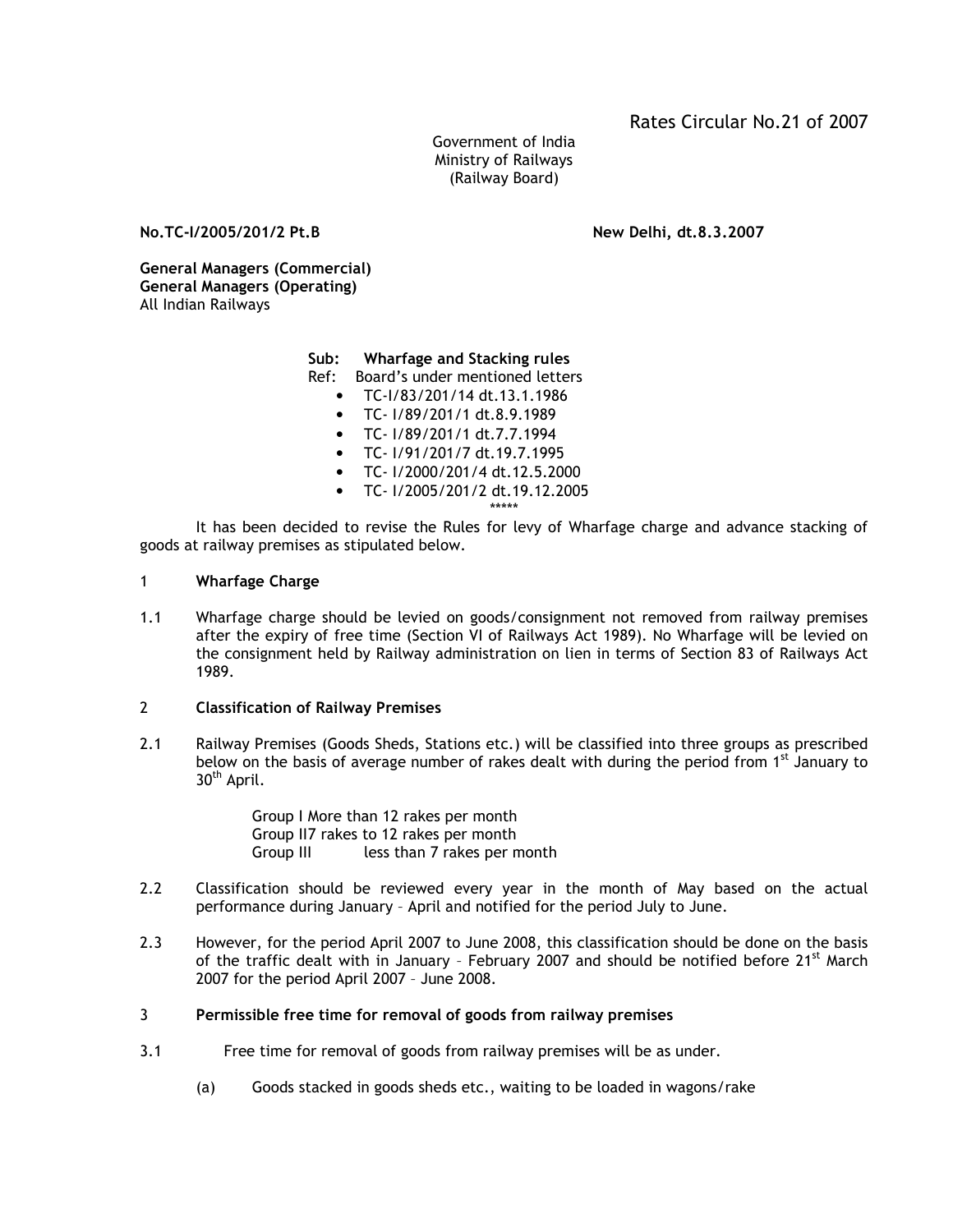| Group I   | 12 hours from the expiry of free time for loading of wagons/rake |
|-----------|------------------------------------------------------------------|
| Group II  | 15 hours from the expiry of free time for loading of wagons/rake |
| Group III | 48 hours from the expiry of free time for loading of wagons/rake |

(b) Goods unloaded from wagons/rake, waiting to be removed from goods shed etc.

| Group I   | 12 hours from the expiry of free time for unloading of wagons/rake |
|-----------|--------------------------------------------------------------------|
| Group II  | 15 hours from the expiry of free time for unloading of wagons/rake |
| Group III | 48 hours from the expiry of free time for unloading of wagons/rake |

3.2 National Holidays, namely  $26^{th}$  January, 15<sup>th</sup> August and  $2^{nd}$  October will not be reckoned while calculating free time for removal of goods from railway premises and for charging Wharfage except in the case of live stock, perishable goods and goods loaded/unloaded at such stations/goods sheds which are notified as 'Notified Station' for removal of goods without delay.

#### 4 Wharfage Rates

Wharfage Charge will be levied on per wagon per hour basis, uniformly for all types of wagons whether 4 wheeler or 8 wheeler or any other type.

(a) First 24 hours

 Group I Rs 60 per wagon per hour or part thereof Group IIRs 40 per wagon per hour or part thereof Group III Rs 10 per wagon per hour or part thereof

(b) Beyond 24 hours Group I Rs 90 per wagon per hour or part thereof Group IIRs 60 per wagon per hour or part thereof Group III Rs 15 per wagon per hour or part thereof

# 5 Wharfage rules in case of livestock booked under Goods Tariff

- 5.1 Free time for removal of livestock (booked under Goods Tariff) from Railway premises will be as under:
	- (a) Livestock waiting to be loaded in wagons/rake 3 hours from the expiry of free time for loading of wagons/rake
	- (b) Livestock unloaded from wagons/rake, waiting to be removed from goods shed etc. 3 hours from the expiry of free time for unloading of wagons/rake
- 5.2 Rate of wharfage charge in the case of livestock (booked under goods tariff) will be Re.5/- per head per hour or part thereof. However, rail customers should remove their livestock from railway premises within 12 hours of their unloading at destination station/goods shed. In case rail customer fails to do so Railway administration may dispose them off in the manner provided in clause(a) of sub-section (2) of Section 83 of Railways Act 1989.

#### 6 Levy of Higher Wharfage Charges

 In cases of excessive congestion or regularity of excessive congestion at any terminal, CCM/DRM can notify Higher Wharfage Charges up to six times the prevailing rates applicable for the first 24 hours. Higher Wharfage Charge should be implemented only after giving a due notice of 48 hours and wide publicity, and should be applicable only for the notified period.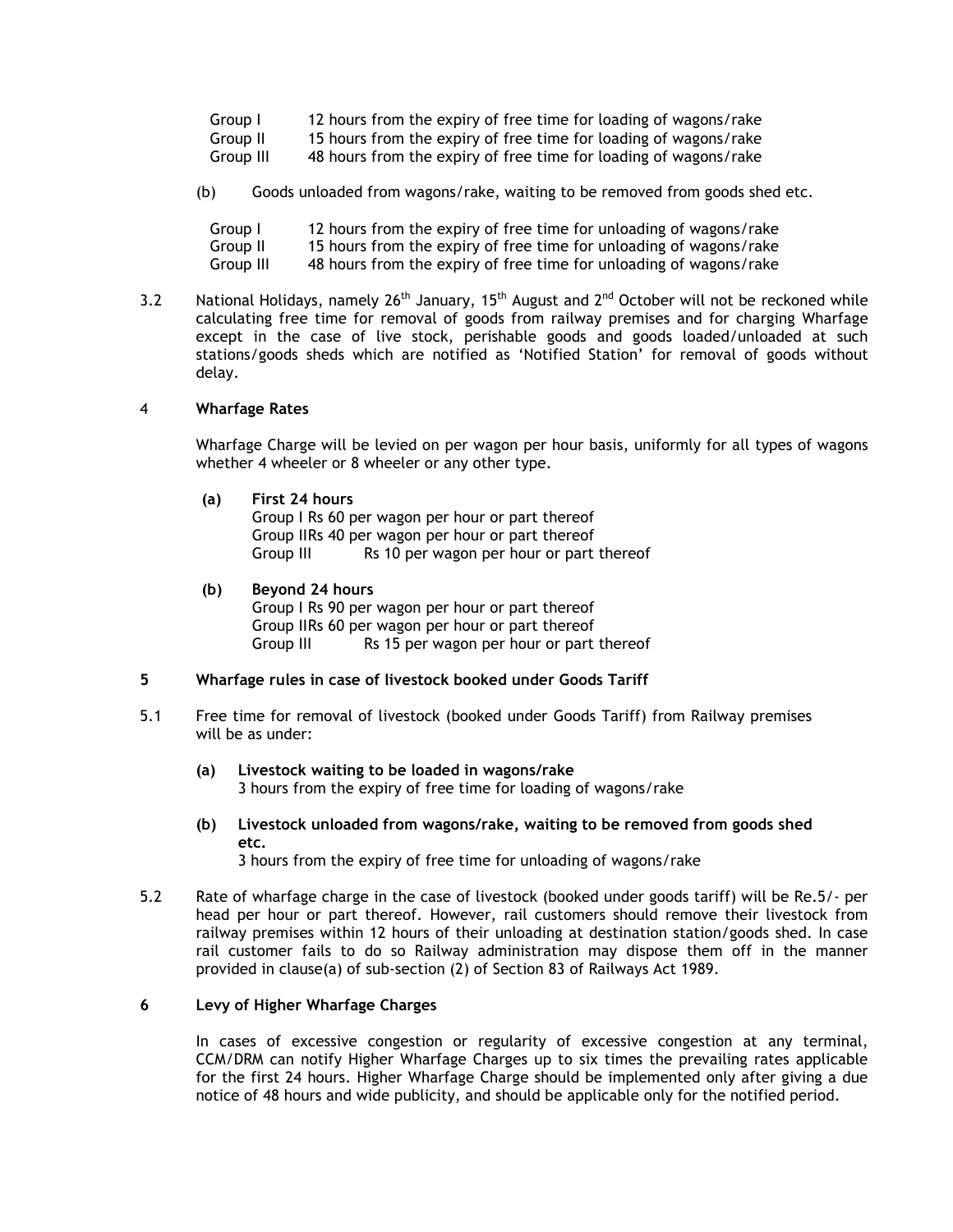## 7 Guidelines for advance stacking at Railway premises

- 7.1 Advance stacking of goods at railway premises may be permitted by Zonal Railways without levy of any charge for this purpose.
- 7.2 DRMs will notify detailed instructions for advance stacking of goods at stations on their divisions in accordance with the guidelines prescribed herein. Such instructions should inter alia include names of stations/goods sheds where advance stacking will be permitted, number of days for which stacking can be permitted, type of commodities which can be stacked/restricted etc.
- 7.3 Permission for advance stacking will be granted to such rail users only, who have indented for the wagons.
- 7.4 Rail users desirous of availing the facility of advance stacking, will apply for advance stacking inter alia mentioning the details of indent and giving an undertaking that the stacking will be done at their own risk and responsibility. No claims for loss, damage etc. arising out of stacking will be admissible.
- 7.5 Advance stacking will be permitted up to such maximum period as specified in the detailed instructions issued by the Division in terms of Para 7.2 above. Divisions may specify different stacking periods for different stations depending upon the number of rakes handled, but in no case the stacking period will exceed five days.
- 7.6 Sr. DCMs, in consultation with Sr. DOMs, will be authorized to grant permission for advance stacking up to a maximum period of five days. Permission for advance stacking may be granted keeping in view the traffic pattern, number of rakes handled, availability of space etc. at the station/goods shed concerned. Advance stacking should not lead to hold up of other inward and outward traffic.
- 7.7 Wagons will be supplied against the registered indent only after expiry of the permitted time for advance stacking or completion of stacking, whichever is earlier. After supply of wagons and expiry of free time for loading, rules for levy of Wharfage charge will apply.
- 7.8 Once advance stacking permission has been granted, cancellation of indents will not be permissible up to fifteen days from the 1<sup>st</sup> day of advance stacking. In case Rail User cancels the indent within aforesaid period, stacking charge will be levied for the whole period of stacking.
- 7.9 However, if a Rail User cancels his indent after fifteen days from the  $1<sup>st</sup>$  day of advance stacking and the wagons have not been supplied till such time, no stacking charge will be levied. In such a case, consignment should be removed within 24 hours of the cancellation of indent, else it will attract levy of Wharfage charge for period beyond 24 hours of the cancellation of indent.
- 7.10 Records of particulars (e.g. date, time etc.) should be maintained in all cases where advance stacking has been permitted.
- 7.11 No stacking charge will be levied till the supply of wagons even if supply is not done immediately after completion of stacking or lapse of advance stacking period.
- 7.12 Stacking charge will be levied at the rates of Wharfage charge, as prescribed under Para 4 of this Rates Circular and as amended from time to time.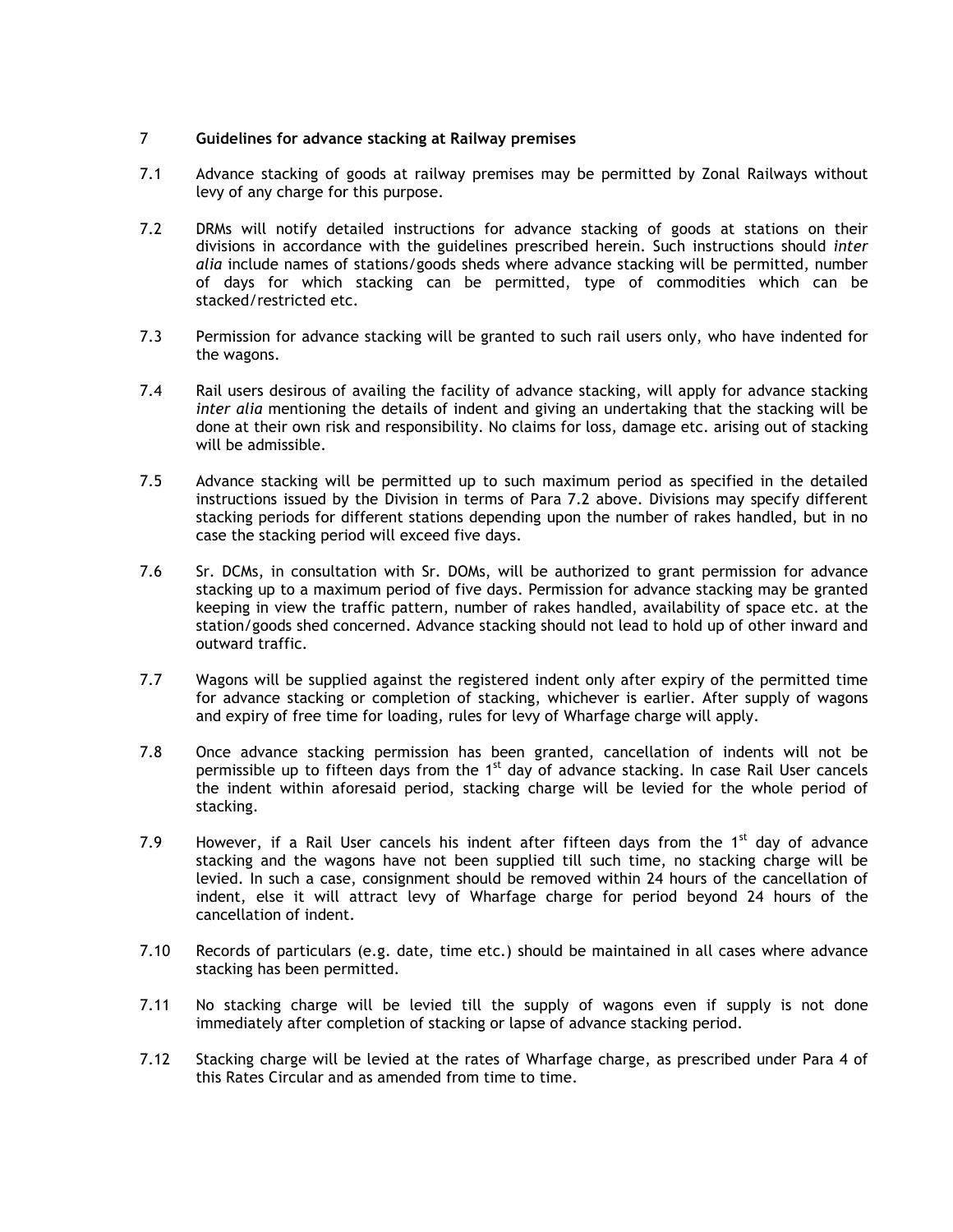- 7.13 Extant rules for waiver of Wharfage charge will continue to apply in the case of waiver of stacking charge also.
- 8 This issues with the concurrence of Finance and Traffic Transport Directorates in the Ministry of Railway.
- 9. These instructions will be effective w.e.f.1<sup>st</sup> of April 2007.
- 10. Illustrations with reference to various rules are given in the Appendix.

 $\ln n$ 

(N.K. Parsuramka) Director Traffic Comml.(Rates) Railway Board

# No.TC-I/2005/201/2 Pt.B New Delhi, dt.8.3.2007

#### Copy to:

|    | FA&CAOs, All Indian Railways                        |
|----|-----------------------------------------------------|
| 2. | Dy.C&AG(Rlys), Room No.222, Rail Bhavan, New Delhi. |

For Financial Commissioner

No.TC-I/2005/201/2 Pt.B New Delhi, dt.8.3.2007

## Copy to:

| 1.<br>2.<br>3. | Managing Director, CRIS, Chanakyapuri, New Delhi-21.<br>Chief Admn. Officer, FOIS, N. Rly., Camp: CRIS, Chanakyapuri, New Delhi-21.<br>Managing Director, KRCL, Belapur Bhavan, Sector-11, CBD Belapur, Navi |  |  |
|----------------|--------------------------------------------------------------------------------------------------------------------------------------------------------------------------------------------------------------|--|--|
|                | Mumbai-400614.                                                                                                                                                                                               |  |  |
| 4.             | Director General, Railway Staff College, Vadodara                                                                                                                                                            |  |  |
| 5.             | General Secy., IRCA, New Delhi.                                                                                                                                                                              |  |  |
| 6.             | Director, IRITM, Campus: Hardoi Bye-pass Road, Vill-Kanausi, P.O.-Manaknagar,                                                                                                                                |  |  |
|                | Lucknow-226011                                                                                                                                                                                               |  |  |
| 7.             | Secretary, RRT, 5, Dr. P.V. Cherian Crescent Road, Egmore, Chennai-600105.                                                                                                                                   |  |  |
| 8.             | Director General (Rail Movement), Milrail (Railway Board Cell), Addl. Dte. Gen.                                                                                                                              |  |  |
|                | of Movements, General Staff Branch, Army H.Q., Sena Bhavan, New Delhi-1100011.                                                                                                                               |  |  |
| 9.             | Chief Commissioner of Railway Safety, Lucknow.                                                                                                                                                               |  |  |
| 10.            | Managing Director, Pipavav Rail Corporation Ltd., Jeevan Tara Building, 1st                                                                                                                                  |  |  |
|                | floor, Gate No.4, Sansad Marg, New Delhi-110001                                                                                                                                                              |  |  |
| 11.            | Principals/Zonal Railway Training Institute, Bhusaval/CR,<br>Bhull/ER.                                                                                                                                       |  |  |
|                | Alipurduar/NFR, Udaipur/NWR, Sini/SER, Muzaffarpur/ECR, Chandausi/NR, Maula Ali/SCR,                                                                                                                         |  |  |
|                | Tiruchirapalli/SR.                                                                                                                                                                                           |  |  |

Luin

(N.K. Parsuramka) Director Traffic Comml.(Rates) Railway Board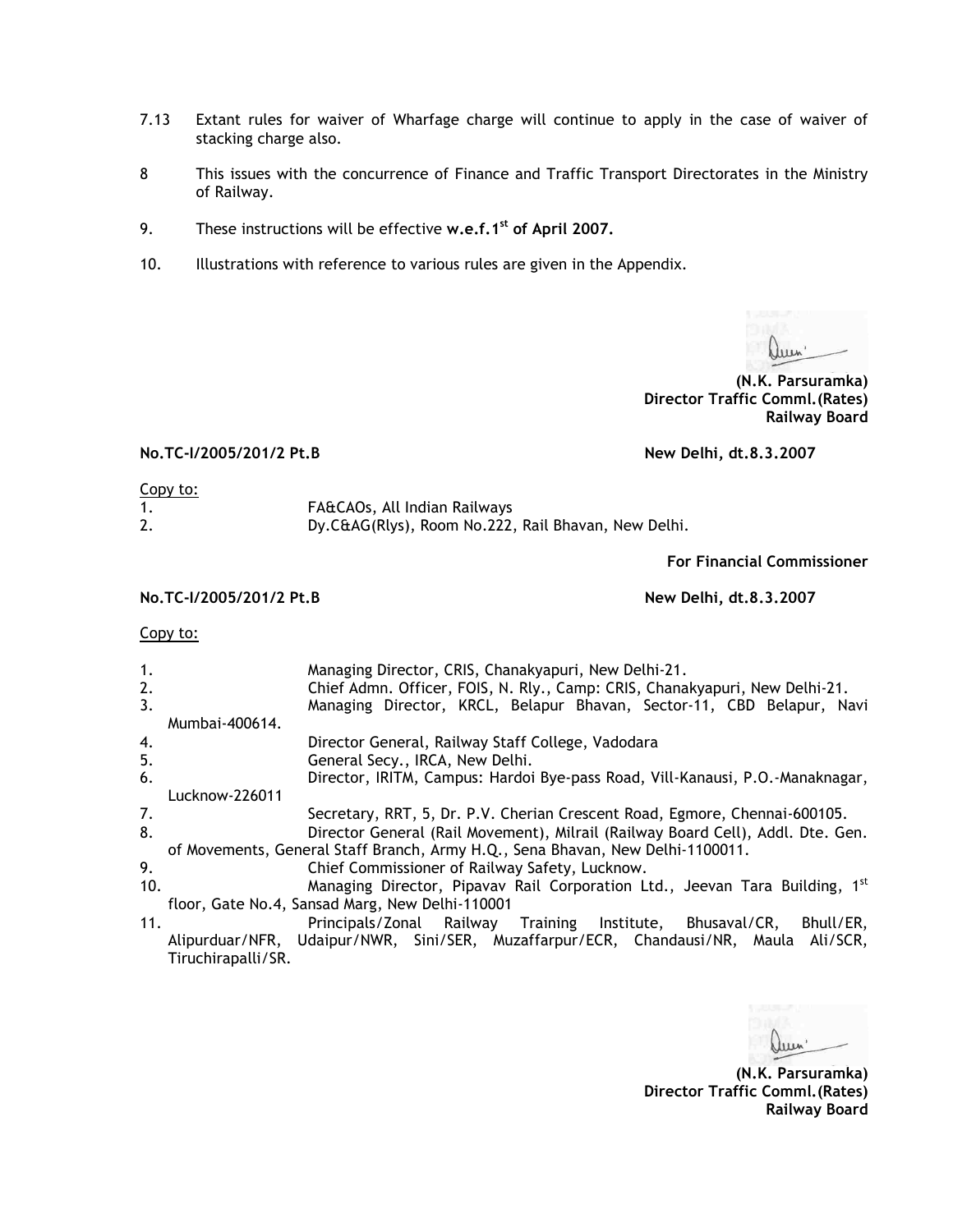Copy for information:

CRB, MT, FC, Railway Board

AM(T&C), AM(C&IS), AM(Vig), Adv(C), Adv(T), Adv(F), Adv(Infra), Adv(Safety), Railway Board EDTC(R), EDPG, EDFM, EDPM, ED(T&C), EDTT(M), EDTT(S), EDTT(F), EDFC, EDVT, ED(S&E), ED(Plg), ED(PPP), ED(PP), DTC(G), DPM, Dir(T&C), DFM, DFC,DDTC(R), Railway Board TC(R), TC(CR), F(C), TT-III(F), Safety Branches, Railway Board